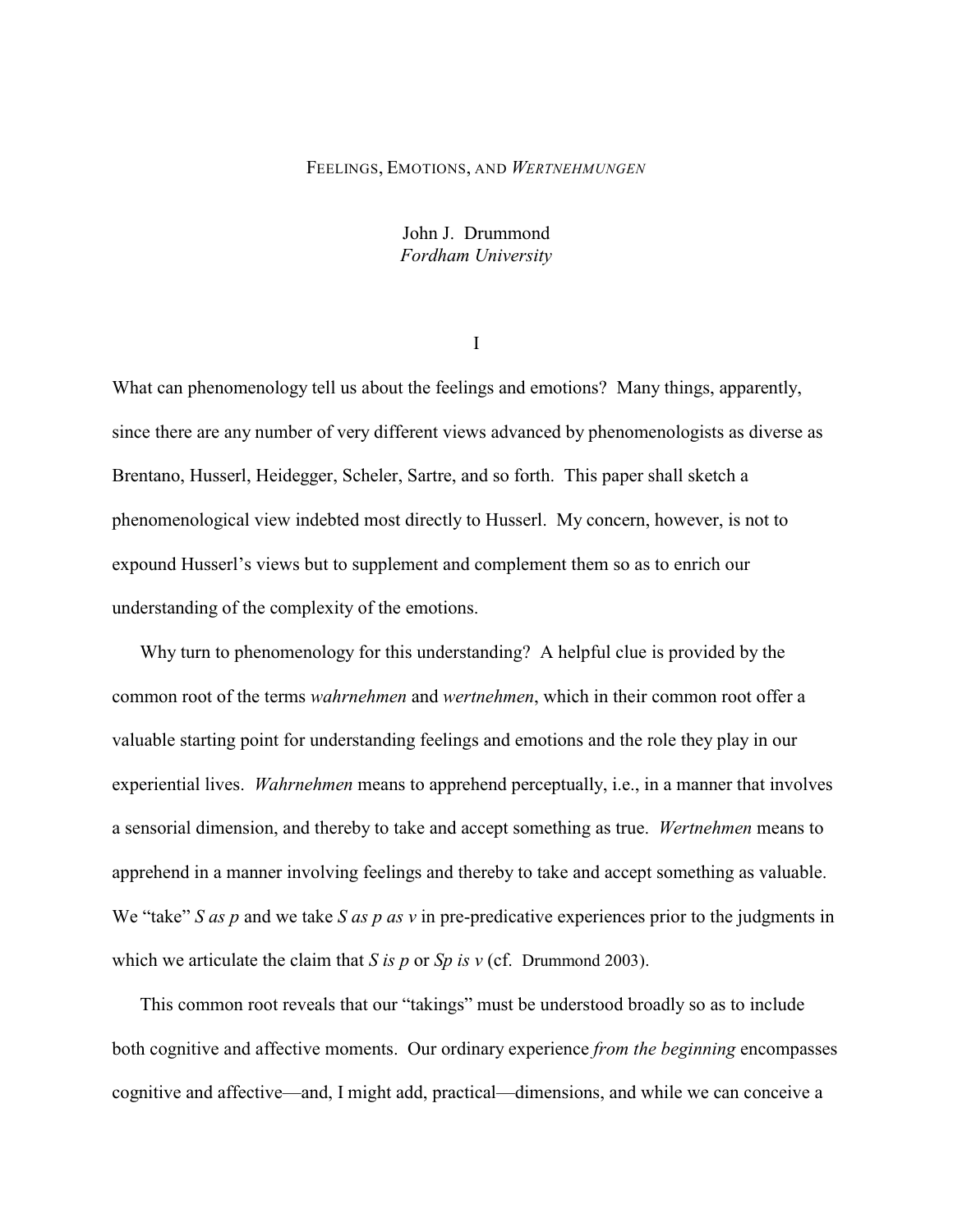merely cognitive perception, such an experience is an abstraction (see Husserl 1973, 404–405) and also the unpublished ms. A VI  $26$ ,  $42a$ <sup> $\text{l}$ </sup>. Things and situations affect us; they evoke feelings in us. Things and situations appear to us *from the beginning* as likable or not, useful or not, pleasurable or not, safe or dangerous, joyous or sad, and so on. Actions and agents *from the beginning* appear as noble, virtuous, generous, honest, just, compassionate, hospitable, friendly, base, vicious, rancorous, spiteful, mean-spirited, treacherous, and so on. In such experiences, reason and feeling penetrate one another so as to produce evaluations that Philippa Foot (cf. e.g., 1958; 1958–59; 1961) suggests are "matters of fact" that command assent precisely to the extent that reasons can be given for them. These reasons appeal both to features of the situation, action, or agent evaluated and to our shared understandings of evaluative terms.

Given this broad understanding of "takings," we can appreciate both the descriptive and the anti-naturalistic character of phenomenology (Glendinning 2007; Drummond 2008). Phenomenology is not concerned to provide causal explanations of the neurophysiological underpinnings of the feelings and emotions. To discern the causalities operative in the world, including the causalities operative between objects and subjects as particular entities in the world, presupposes a certain kind of experience of the world on the basis of which we posit causal relations between worldly existents. The causal explanations of psychology and neurophysiology cannot give an account of that world that is always already present to us before we begin to frame our causal explanations. Naturalistic explanations, in other words, can account for the subject that is an entity among other entities *in* the world, but cannot alone reveal the subject *of* the world, the subject whose intentional experience first brings a world to disclosure. Intentionality is the proper theme of phenomenology, and intentionality is puzzling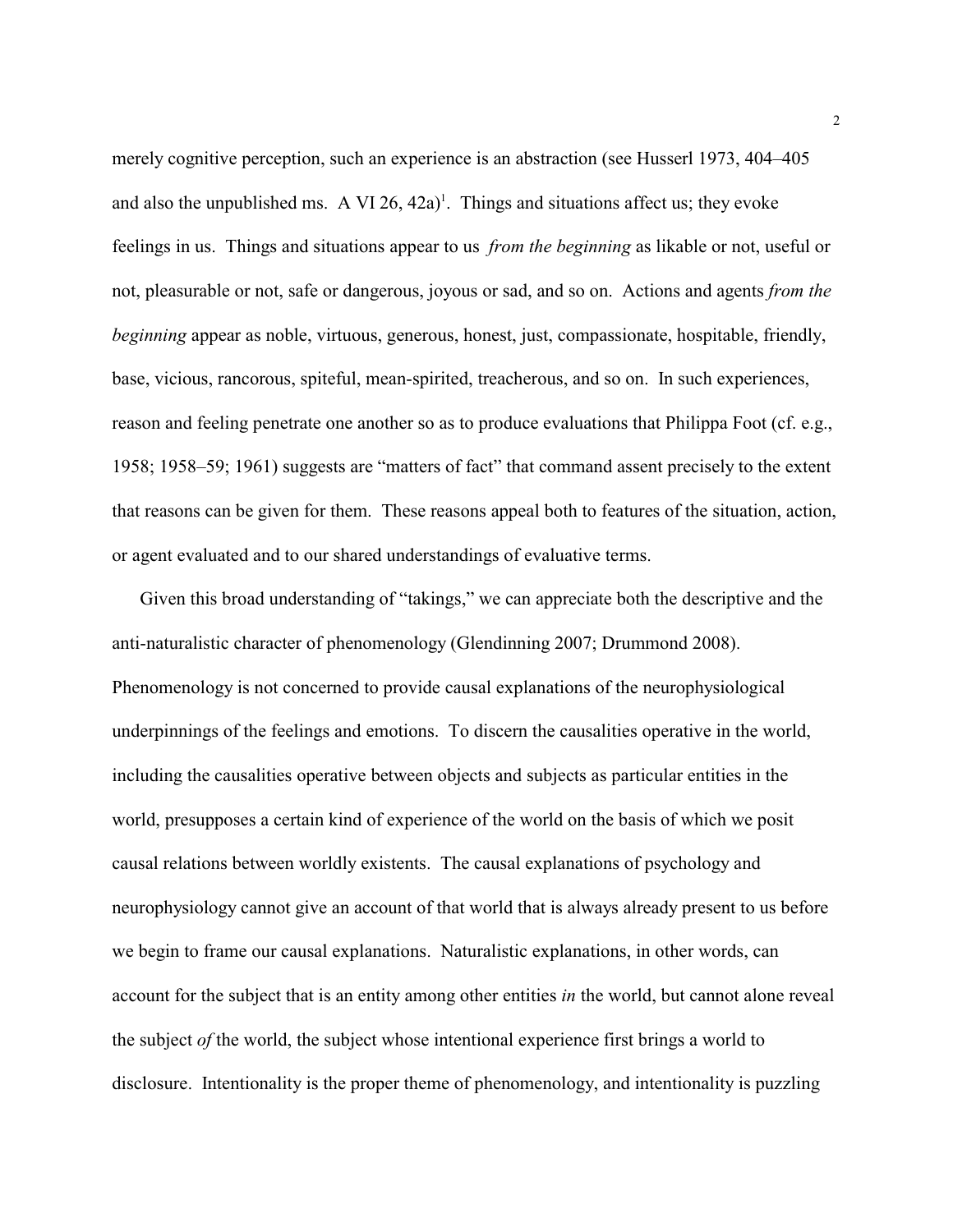precisely because in intending objects the subject is primarily not in a causal relation with them, but is instead directed to them in their significance for us, i.e., *as* things or situations that are significant for us in determinate ways. To experience fear, for example, is to take a certain thing or situation as dangerous. This kind of experience cannot be adequately understood if we think of fear as nothing more than a causal sequence of electrical impulses between various parts of the brain ending in the stimulation of the amygdala or if we think of these brain states as somehow that to which our affective experiences are directed (Roberts 2003, 43).

Phenomenology involves a particular kind of non-naturalistic reflection that describes, rather than explains, the intentional correlation between (a) the subjective performances and achievements in which objects are disclosed as having a certain sense and (b) these objects precisely as disclosed. It thereby identifies the intentional structures that make it possible for objects and a world to be experienced—to disclose themselves—as having the sense they do. Phenomenology explores the correlation of subject and object as experienced rather than taking subject and object as externally, i.e., causally, related entities. This does not mean that phenomenological reflection is introspective. It is concerned not to identify the features of the reflecting subject's experience, but to identify the *essential* structures of experience and of objects as disclosed by the intentionalities at work in different kinds of experience as lived by any experiencing subject, not just the reflecting subject. The phenomenologist, without presupposing naturalistic explanations that cannot get off the ground apart from the more fundamental experience of the world that naturalistic explanations take for granted, must describe how a world filled with physical, affective, practical, and cultural significance is disclosed by any experiencing subject.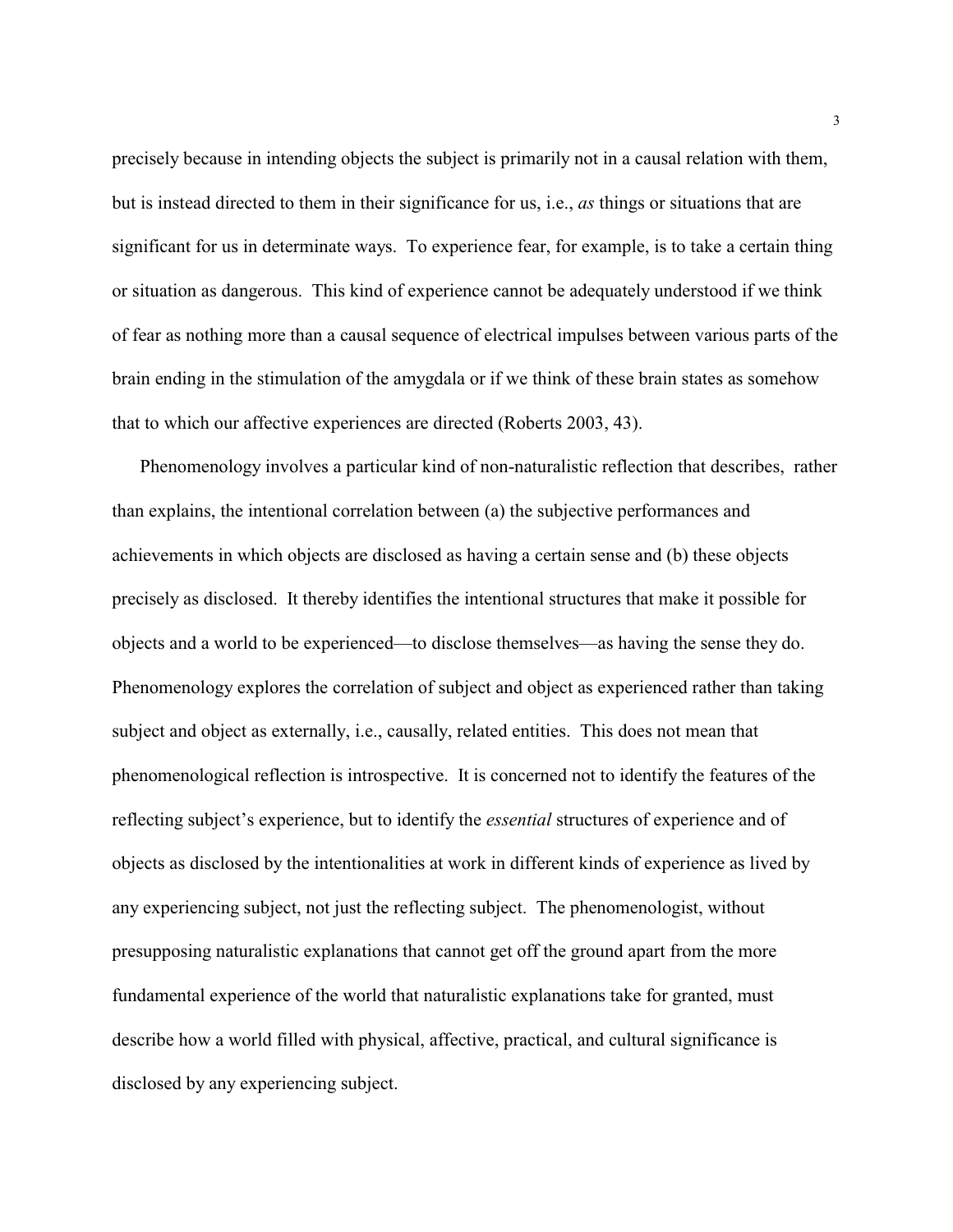None of this is meant to deny the role of science in coming to an understanding of the emotions, but a full understanding of their place in human life cannot be reductive in the way that naturalistic explanations are. This is because what is central to our emotional experience is that it grasps everyday objects in an affective light; it is directed, in other words, to the affective and axiological significance—to the axiological sense, if you will—that those objects have for us in our emotional grasp of them. The emotions are, as Peter Goldie (2000, 19–20, 71–74) puts it, a "thinking with feeling" that displays an object in a particular manner and involves perception, imagination or memory, or, as Robert Roberts (2003, 2) puts it , "a kind of eye for value and the import of situations," or, as I am suggesting, an eye for the axiological sense of a thing or situation. But 'significance' or 'sense' is not an empirical concept, and to explicate our apprehension of things in their significance for us is a task that acknowledges but also transcends our best scientific understandings. It is full-bodied "takings" of things and situations as having both cognitive and affective sense, rather than the neurophysiological processes and merely "perceptual" or purely cognitive takings, that is the subject of my concern in this paper. I shall focus on the pre-predicative takings that anticipate judgments of value and shall sketch what a phenomenological approach can tell us of them.

# II

It is in this context that we should understand the views of those phenomenologists—but not all phenomenologists—who claim (1) that valuing a thing or situation necessarily involves feelings and (2) that this feeling is rooted in a presentation or cognition (see, e.g., Husserl 1984, 402–10, 496–518 [1970, 569–76, 636–51]; cf. also Husserl 1988, 252–54). This view already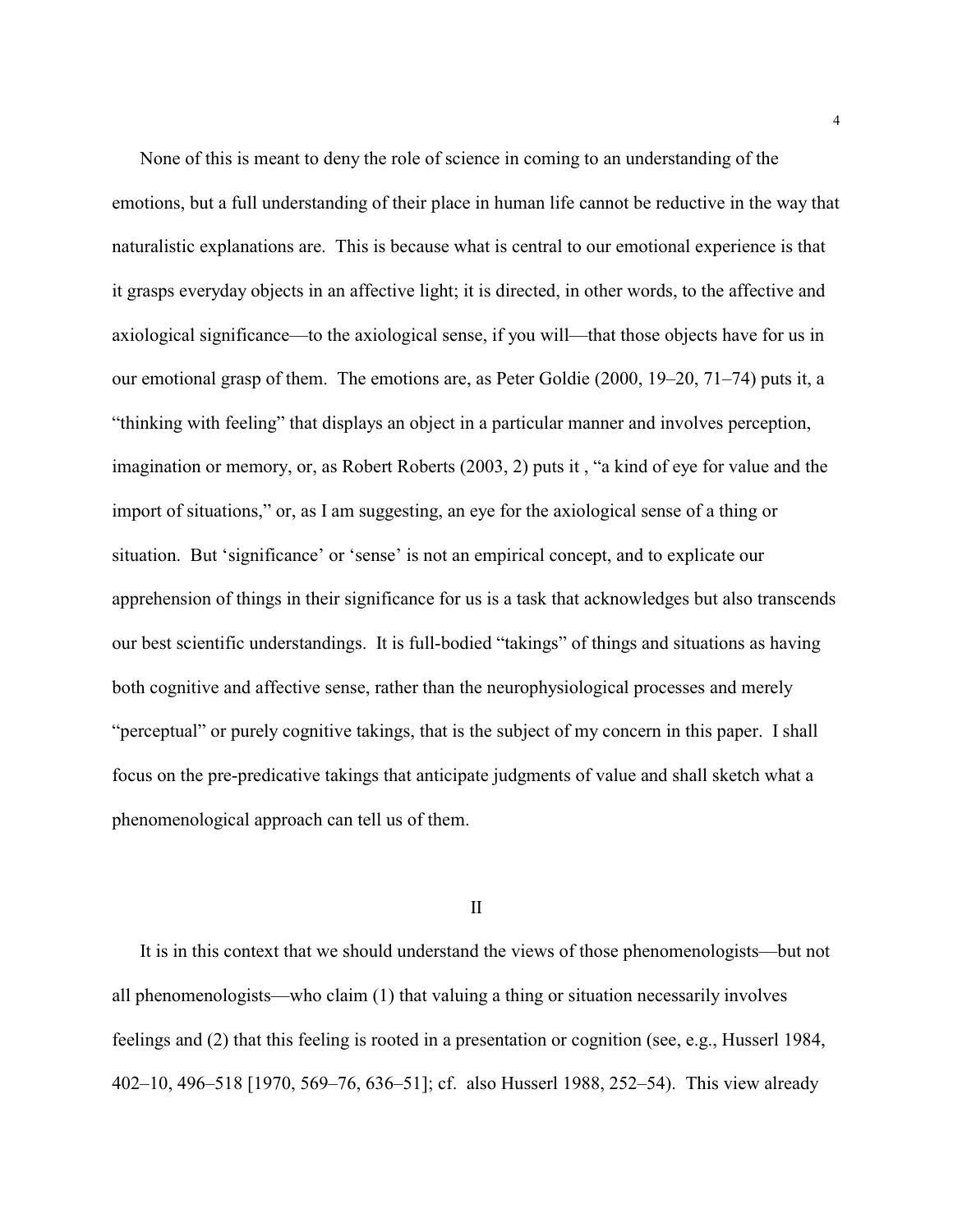stands in sharp contrast to a common view of the emotions that understands them as the unity of belief and desire. The belief-desire account holds that the emotions are a conjunction of beliefs grounding a desire and that only the believing and desiring aspects of an emotion have intentional content (Kenny 1963, Alston 1967, Davidson 1976, Taylor 1976; 1985). On the belief-desire view, feelings are non-essential to the intentionality of the emotions, mere supplements to emotional episodes that do not bear directly upon their intentional content. Such "add-on views," as Peter Goldie (2000, 4) calls them, fail to capture the important role that feelings play in the emotions and in their intentionality (Goldie 2000, 18–28, 37–47, 72–81). They also fail to capture an important difference between valuation and volition, since it is possible to have a positive feeling or emotion toward something—and thereby positively value it—without desiring it. Moreover, the same emotion can ground different desires—fear, for example, can motivate a desire to flee or a desire to stand one's ground and fight—and the desire, therefore, cannot form part of the definition of the emotion.

The basic phenomenological view, then, is that value-attributes are the correlates of intentional feelings or episodic emotions that are the affective response of a subject with a particular experiential history—that is, particular beliefs, cares, concerns, emotional states, dispositions, commitments, practical interests, cultural inheritances, and so forth—to the nonaxiological properties of an thing or situation. In brief, the valued or disvalued feature of an thing or situation is disclosed precisely as valued or disvalued by an emotive intentionality comprising a presentational moment and an affective moment. The affective moment builds upon and unites itself with the presentational moment directed to the descriptive, non-axiological properties of the thing or situation such that the overall character of the experience is an affective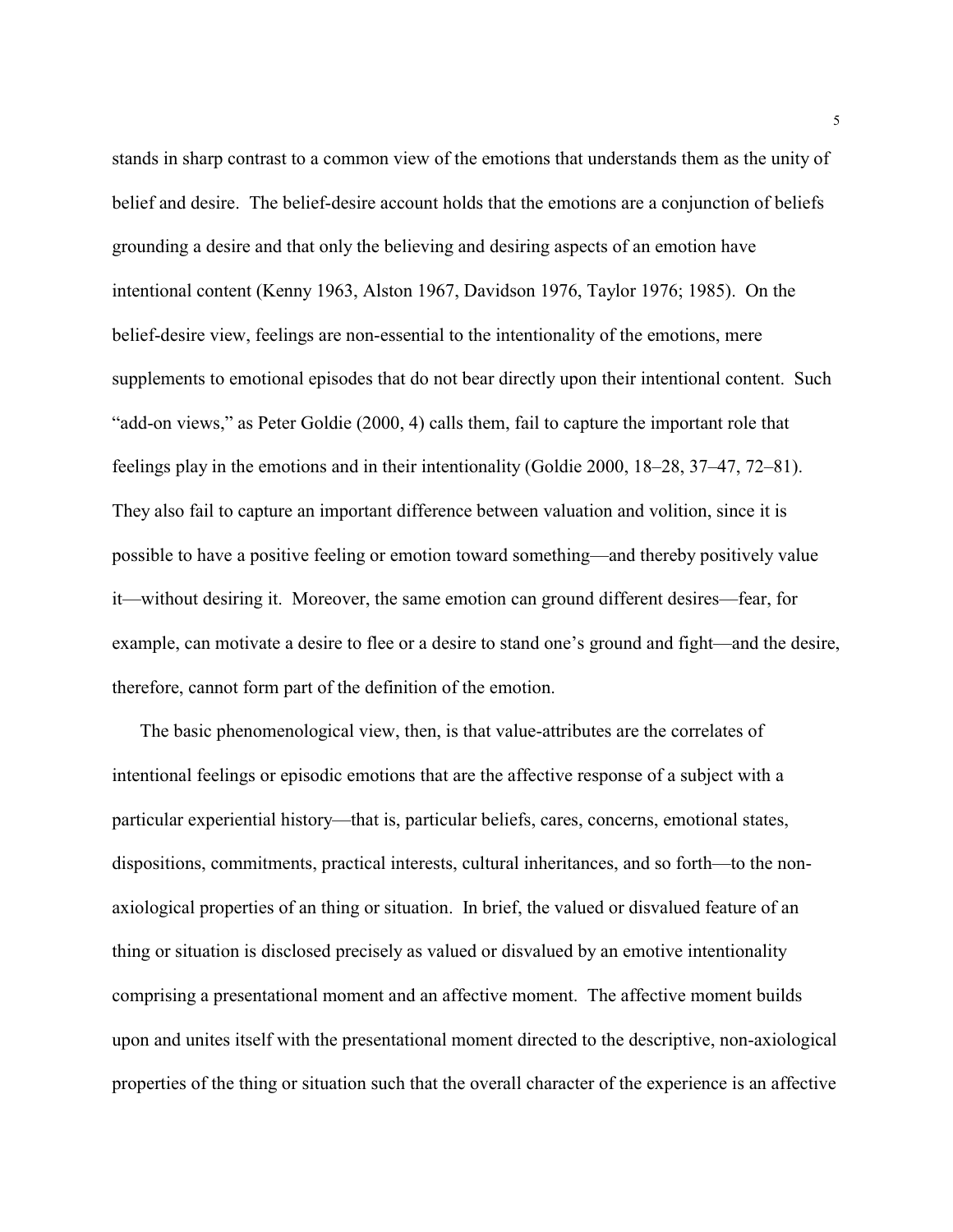response to the worth of the thing or situation having those non-axiological properties (Husserl [1952, 8–11] 1989, 10–13; 1988, 252). Within the concrete valuing experience, the descriptive properties of the valued object or situation are the correlates of the presentational or cognitive moments and the value-attributes are the correlates specifically of the moment of feeling or emotion (Husserl 1988, 255–57, 260–62).

This basic view should be understood against the background of a distinction between two senses of "feeling": feeling-sensations and intentional feelings (Husserl [1984, 401–10] 1970, 569–75). The former are merely sensory experiences, for example, the visceral feelings such as the tightening of the abdominal muscles associated, say, with anger and fear. On the other hand, an intentional feeling—what we might call with Reinach an "apprehending feeling" (Reinach 1989, 1:298) or with Goldie a "feeling towards" the object (Goldie 2000, 19, 51–62; Goldie 2002, 236–42)—refers to some thing or situation as its object and discloses the object, broadly speaking, as likeable or not. So, for example, liking and disliking are the liking and disliking of something; joy and sadness are joy and sadness in something, and so forth. The objective reference of the feeling is derived, however, from the underlying presentation of a thing or situation. That is, the intentional feeling necessarily contains within itself a moment that presents its object—the thing or situation valued—with certain non-axiological properties<sup>2</sup>. The valueattributes intended are neither separable from nor reducible to the non-axiological properties on which they are founded, but our valuations—precisely insofar as they are grounded on cognitive presentations—track these non-axiological properties. Put another way, the non-axiological properties provide both rational motivation and evidence for the valuation accomplished in the affective response.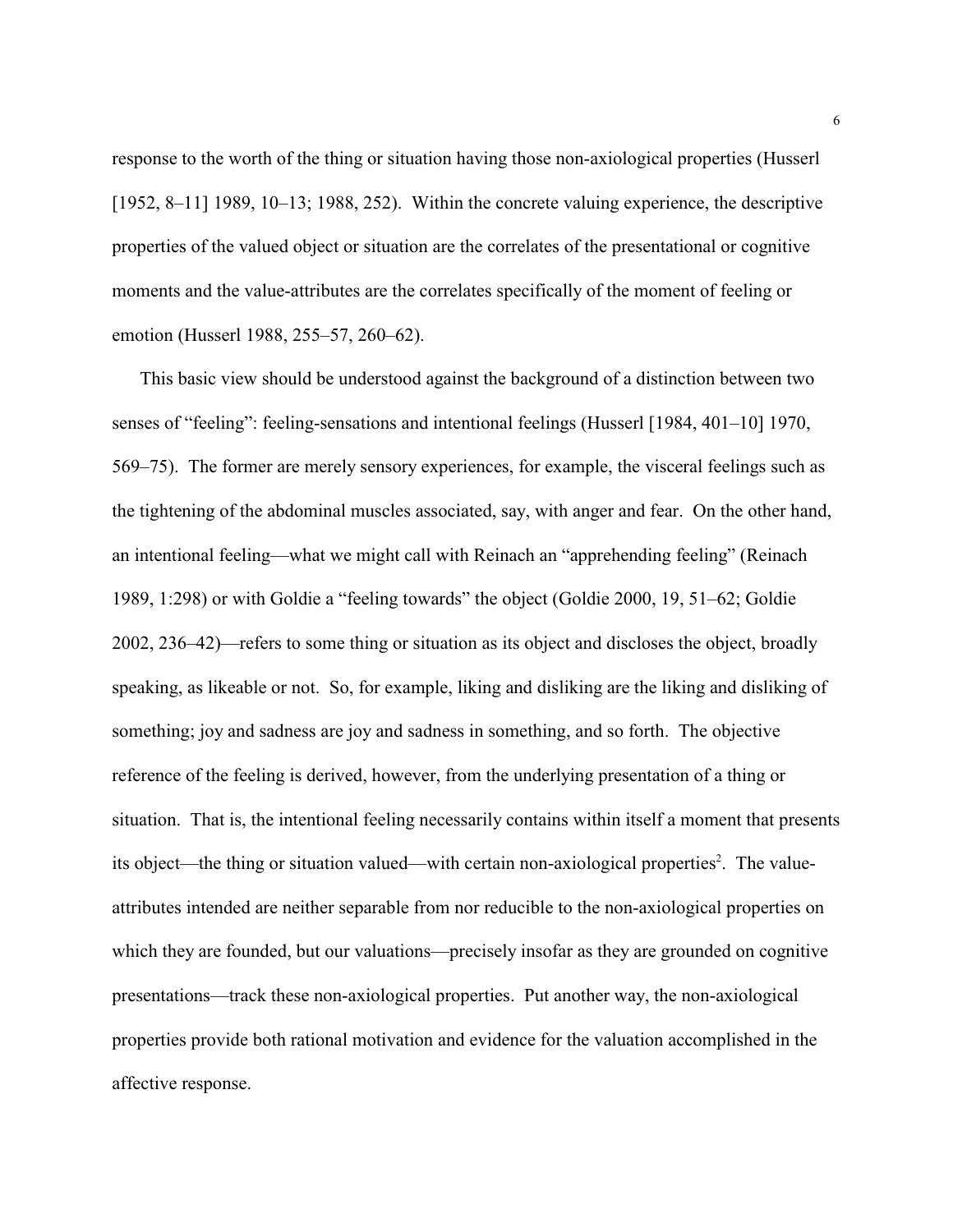The intentional feeling, however, does not exhaust the nature of an emotion. We must distinguish emotions, both in the sense of episodic emotions and dispositional emotions, from the intentional feeling. I might, for example, dislike the taste of a particular food, but this experience remains at the level of the intentional feeling and does not rise to that of an emotional episode. But disliking the taste of a food I normally like, I might fear that the food is tainted and that I have been poisoned. The episode of fear (perhaps paranoia!) is more determinate in identifying the grounds for the dislike and in characterizing the situation in which the episode occurs. This fear, however, does not rise to the level of a dispositional emotion. In an emotion like jealousy, however, we can clearly distinguish the jealous disposition which leads one to interpret certain situations and actions in determinate ways from the particular episodes in which jealousy, as it were, rears its head and which generally involve intense feelings not proper to the disposition itself. Whereas the episode is just that—episodic and transitory—the emotion is complex, dynamic and enduring, involving many different episodes, periods of intensity and of dormancy, different perceptions, beliefs, images, and feelings (Goldie 2000, 12–13, 68–69).

Hence, the basic view—expanded and clarified—identifies (at least) five dimensions in the emotions: (1) the underlying presentation of the non-axiological properties of the thing or situation; (2) the sensuous, non-intentional feelings caused by the thing or situation; (3) the intentional feeling directed toward the value-attributes of the thing or situation; and, in some cases, (4) a"emotional episode" or "situational emotion" (Reinach 1989, 1:298) that both intends the particular affective or evaluative attributes of the object or situation beyond its merely being likeable or dislikable and also discloses something about ourselves and (5) an emotion understood as a long-lasting state that disposes us toward certain affective understandings and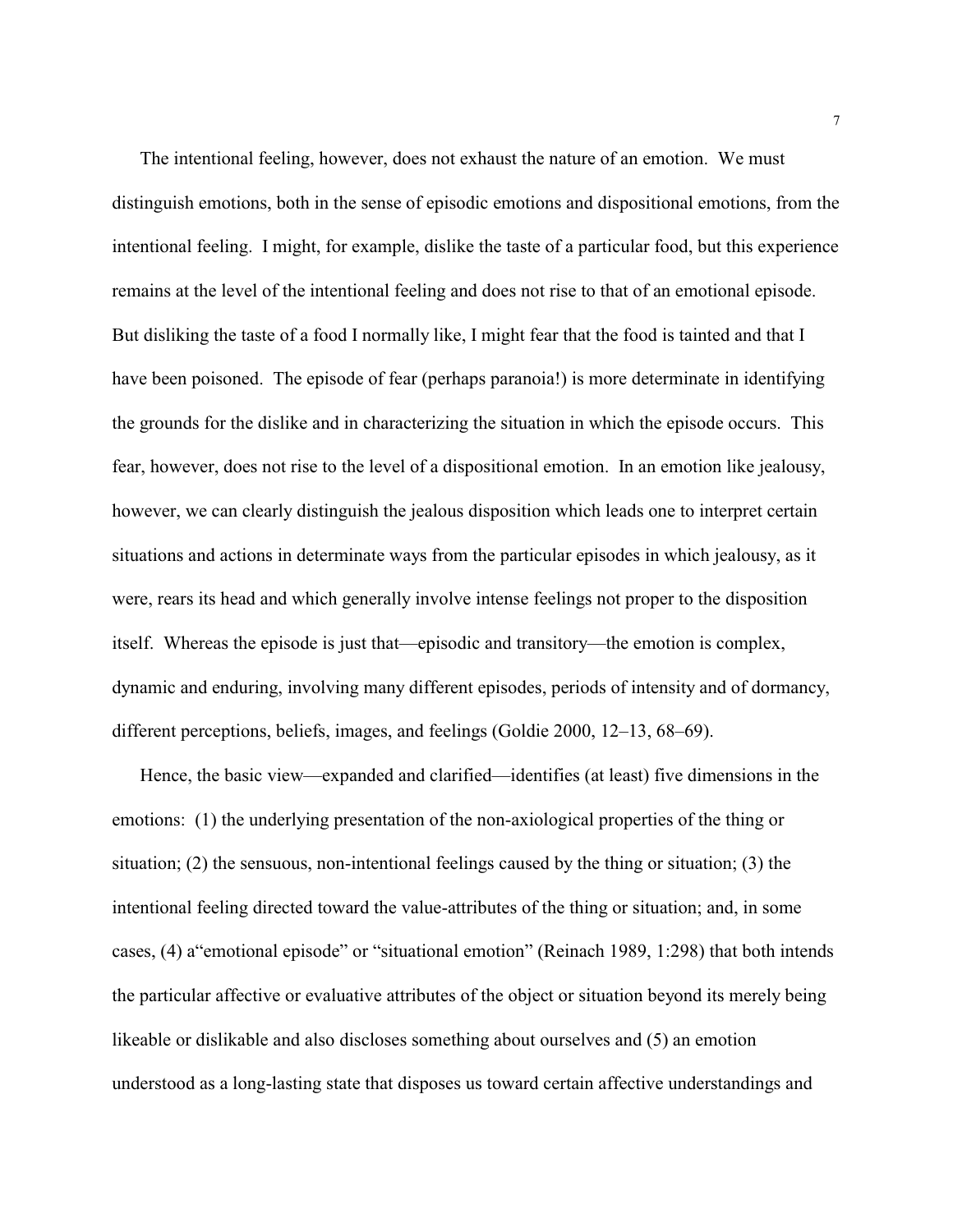motivates situational emotions, i.e., episodes of that particular emotion. Moreover, insofar as intentional experience in general discloses things in their significance for us, we can say that the presentational significance disclosing the merely descriptive or non-axiological properties of the thing or situation grounds an additional meaning-aspect disclosing the affective or valuable characteristics of the thing or situation (Drummond 2002a, 17–20; 2002b, 175–89; 2004).<sup>3</sup>

We can illuminate this structure with an example. Suppose I am walking in my neighborhood. I turn a corner and see a Doberman Pinscher coming towards me. I grasp certain non-axiological features of the situation. I hear a dog growling, and I see a very large, powerful looking dog that has pulled back its ears, bared its teeth, and is charging toward me. But that, of course, does not exhaust my "taking" of the situation. The experience, one in which I also fear the dog, is more complex. I

(1) see the charging Doberman with its ears pulled back and its teeth bared, and hear its growling (this is the presentational moment of the experience),

(2) feel my body tense up; in particular, a tightening of muscles in the area of the stomach and neck (these are the bodily feelings),

(3) negatively value the situation in which I have found myself as bad (the intentional or apprehending feeling), and

(4) experience fear (the emotional episode).

The episodic emotion of fear is distinguished from the simple intentional feeling insofar as it intends in a more determinate way the affective aspect of the thing or situation intended; the fear of the Doberman, for example, apprehends the situation not merely as negative, as uncomfortable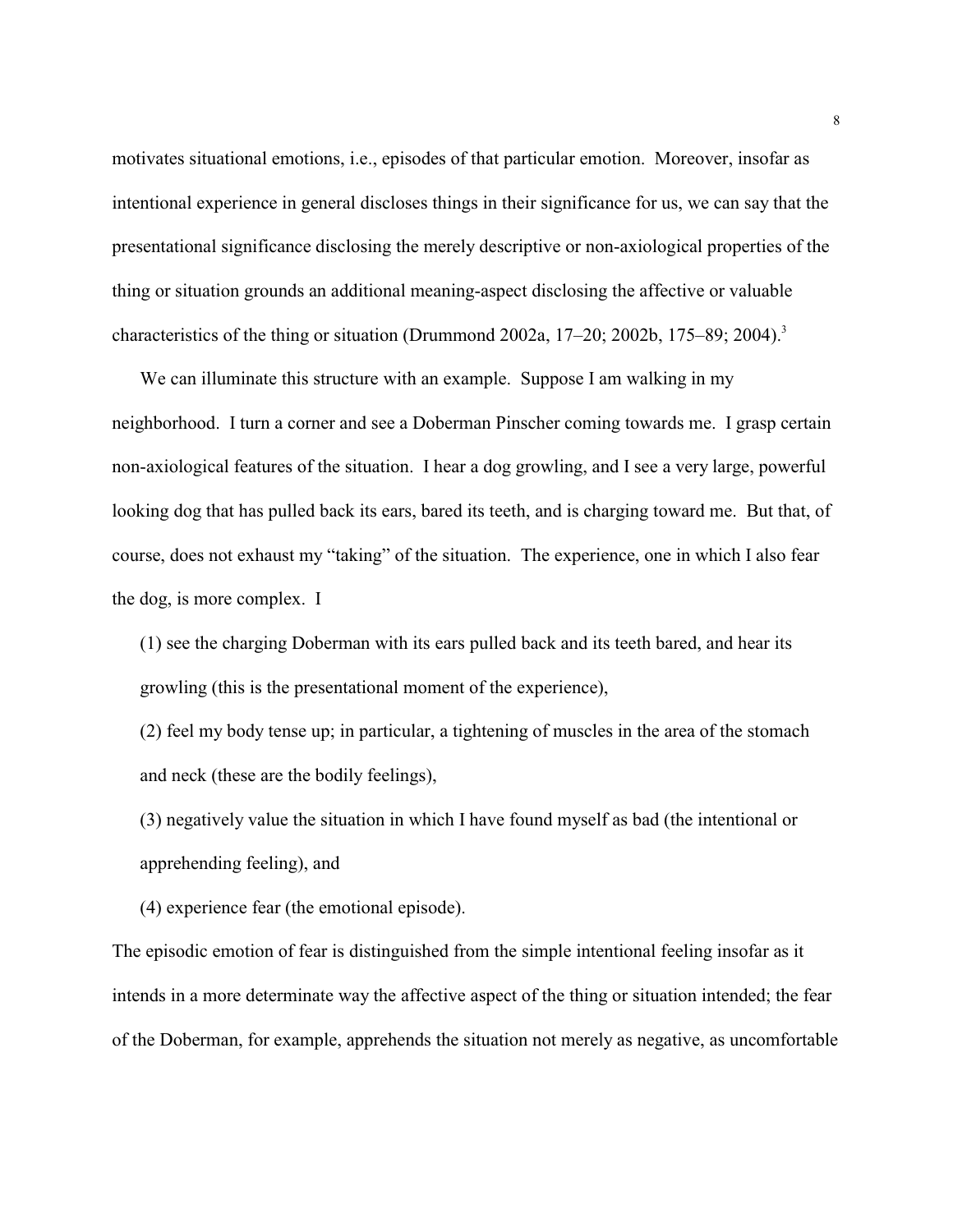and unlikable, but more specifically as dangerous. If, moreover, I am a fearful person, i.e., if I am

(5) a fearful person disposed to fear dogs (the dispositional emotion), my negative reaction to the dog will be immediate and intensified. If, on the other hand, I am not a fearful person, I might more easily and quickly recognize, say, that the dog is chasing a squirrel rather than charging at me, and my fear will quickly pass. And if I am a dog trainer or dog handler or dog whisperer, I might not experience fear at all.

In fearing the charging Doberman, the valence of the bodily feelings (painful or uncomfortable) and the apprehending feeling (a negative evaluation of the situation) are the same. This reminds us that we must not too sharply separate the apprehending feeling from the bodily feelings. Indeed, we can easily be led into not distinguishing the bodily feelings from the apprehending feeling because in many cases the pleasantness of the bodily feelings will motivate a corresponding positive emotion and evaluation and the unpleasantness of the bodily feelings will motivate a corresponding negative emotion and evaluation.

We must nevertheless distinguish them. The bodily feelings are considered in two different relations, once in relation to the body and once in relation to the thing or situation. These feelings, in other words, are at work simultaneously in pre-reflective bodily self-awareness and in object-awareness, and this is why we name them differently—pleasure or pain in the former relation and like or dislike of the thing or situation apprehended in the latter relation. The bodily feelings, then, are first of all pleasant or painful states of the organism. They also, however, turn our attention back toward the thing or situation that causes them, motivating our apprehension of it as valuable or not on the basis of its non-axiological properties. The intentional feeling,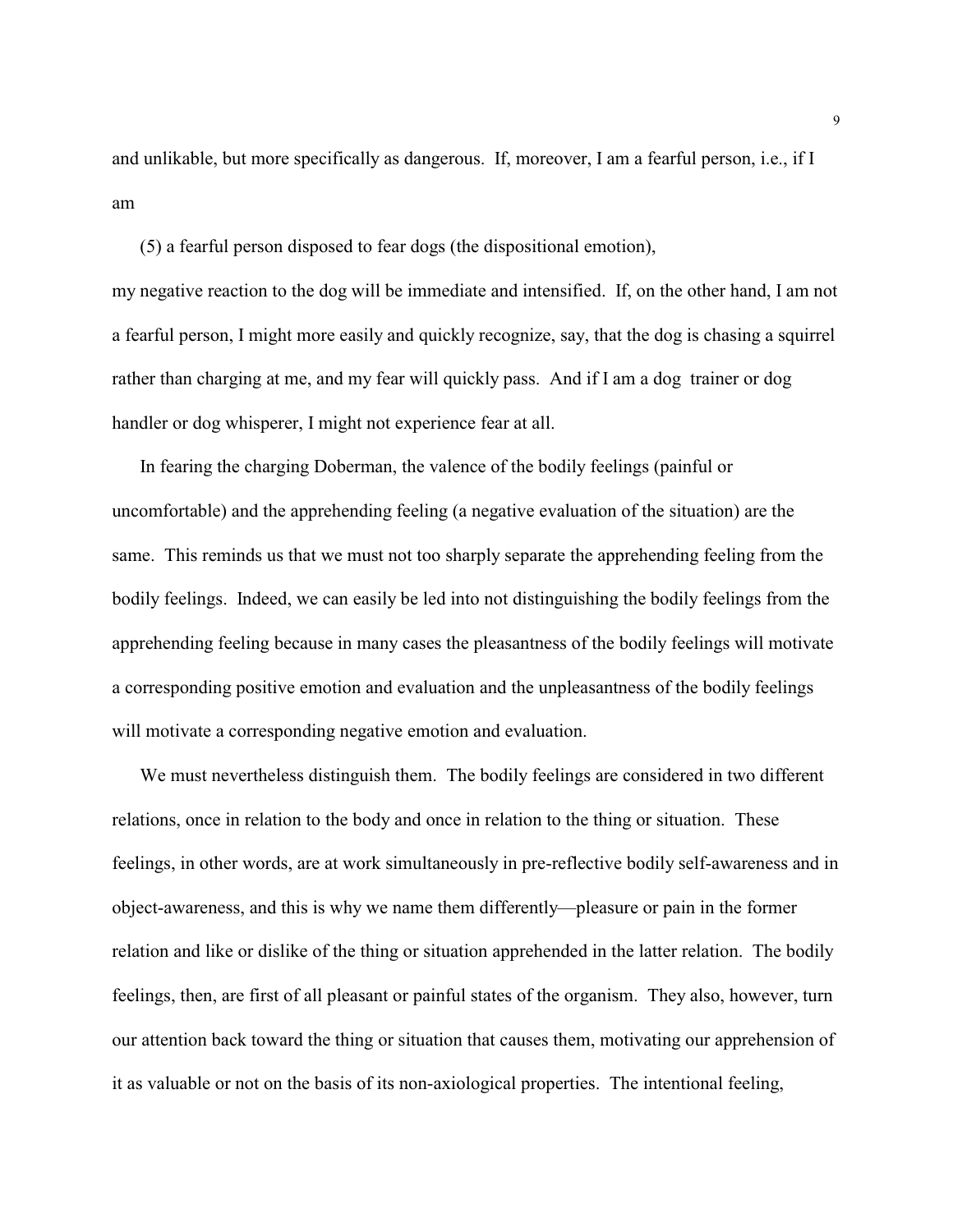however, i.e., our evaluative apprehension of things and situations, is not simply a function of bodily feelings. Our interests, concerns, cares, and commitments as well as inherited, cultural understandings of emotional and evaluative concepts play a role in determining our affective response to a thing or situation. Hence, it is possible that the bodily feelings and the apprehending feeling or episodic emotion might have different valences. For example, last summer in rehabilitating my surgically replaced knee and this summer in rehabilitating my surgically repaired shoulder, I experienced pain in response to exercises I was assigned to do and to certain movements and manipulations of my leg and shoulder by my physical therapist (or physical terrorist, as I am sometimes wont to call her). Nevertheless, I positively appraised these manipulations and exercises insofar as they served the end of rehabilitation. My intentional feeling, while it involved painful bodily feelings, also involved, in response to knowing that these physical discomforts were necessary for and conducive to complete recovery along with my commitment to full recovery, positive valued advancing the rehabilitative project through these movements and manipulations.

Similarly, we must not too sharply separate the apprehending feeling from the emotional episode. This is the case because the valence of the intentional feeling and the emotion are the same. As we have seen in the example of the charging Doberman, the intentional feeling intends a thin axiological attribute (unpleasant and unlikable) whereas the episodic emotion intends a thick axiological attribute (dangerous). I do not merely dislike the displeasing situation, but I am fearful of the danger. Once again, however, we must nevertheless maintain a distinction between the two. In the case of the physical therapy, for example, I have a positive apprehending feeling of my physical therapy. I appreciate it and approve my undergoing it. This feeling of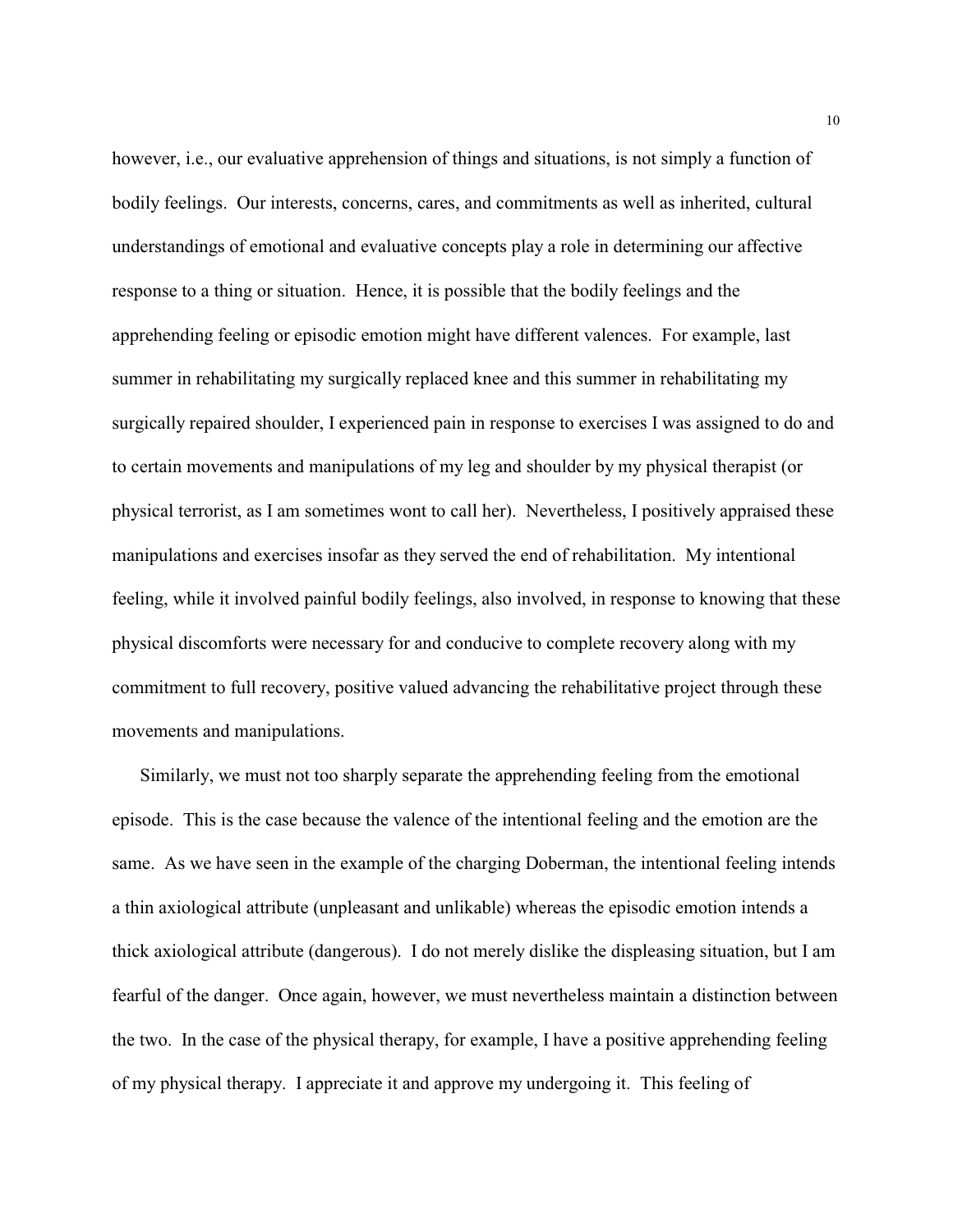approbation falls short, however, of taking joy in that therapy, although I might very well experience joy in its success.

### III

The involvement of feelings within an emotional experience means that the emotions necessarily involve a first-person perspective. Fear of the charging Doberman cannot be understood apart from the fact that the situation is dangerous *to me*. While Goldie recognizes that feeling towards is directed toward things and situations and "is part of one's consciousness of the world with which one is emotionally engaged" (Goldie 2000, 64), he claims that this is an "unreflective emotional engagement with the world beyond the body; it is not a consciousness of oneself, either of one's bodily condition or of oneself *as* experiencing an emotion" (Goldie 2002, 241). He distinguishes this unreflective object-directed consciousness from what he calls reflective consciousness, my "being aware that I feel afraid (Goldie 2000, 64). Goldie's concern, I take it, is to stress the fact that our emotional encounters are often focused exclusively on the intended things or situation without any thematizing of my own condition. This is true. Nevertheless, in fearing the dog, I feel the tensing of *my* muscles, and I am pre-reflectively and non-thematically aware of *my* fearing the dog. I am aware of *my* fearing the dog without my attention being turned explicitly either to my bodily feelings or to my fear. Goldie is correct that we can be unreflectively engaged with the world without reflective self-awareness, but we cannot be unreflectively engaged with the world without a pre-reflective awareness of that engagement (Drummond 2006). I cannot fear the dog without being pre-reflectively aware of *my fearing* it.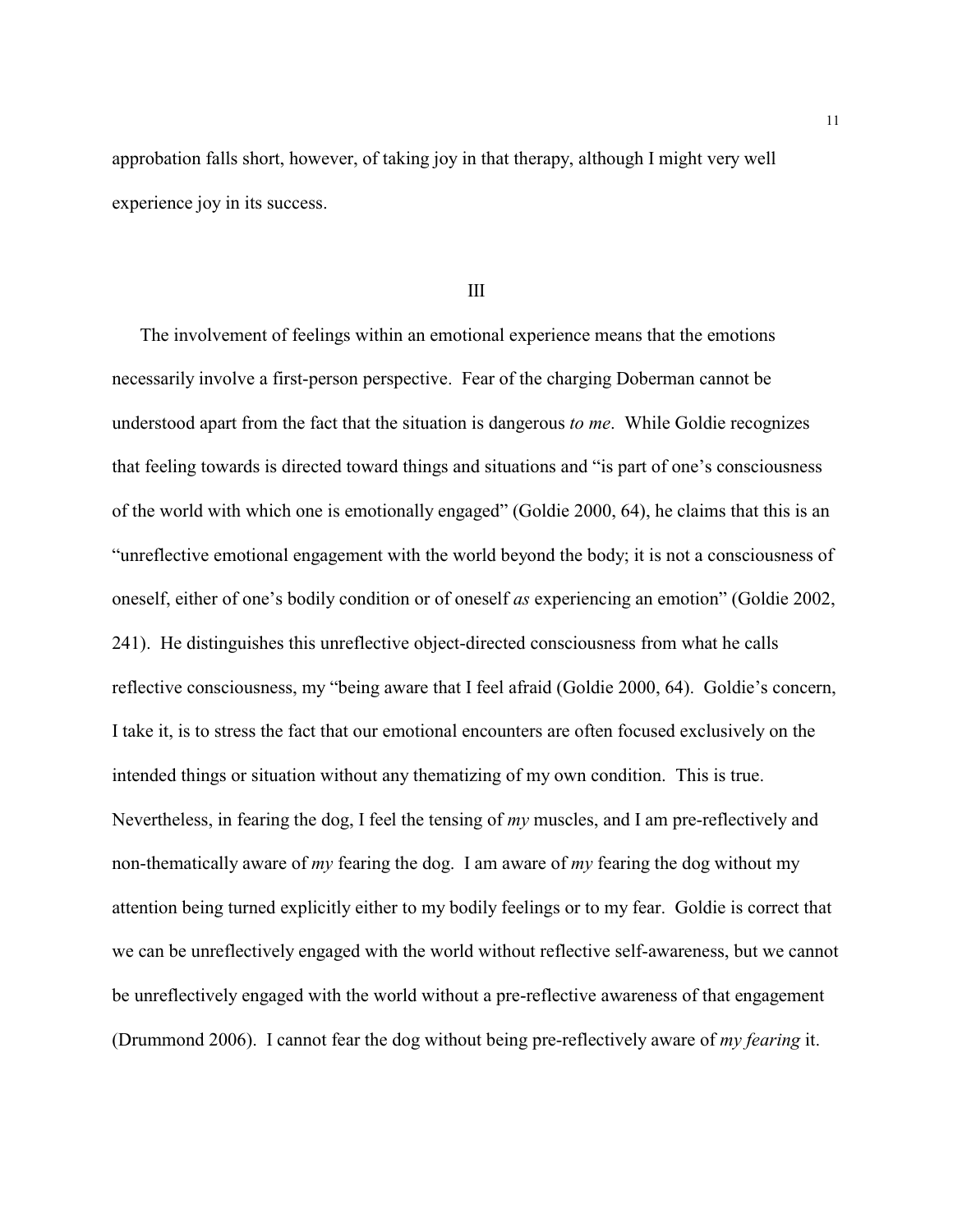To say that an emotional experience is first-personal is also to say that it is related to a particular person with determinate instincts, interests, personal history, communal traditions and inheritances, and so forth. What is important here is the intersubjectivity involved in this firstpersonal relatedness. The manner in which I am raised within my familial, social, and cultural contexts affects my manner of experiencing the world and my manner of thinking. Indeed, my learning to experience correctly certain features of the world is tied to my learning what my culture considers appropriate emotional responses to those same features (Goldie 2000, 30–31). In learning about the world, I learn which situations merit fear and which do not, which situations merit anger and which do not, which situations merit compassion and which do not, and so forth. I thereby become habituated to have certain emotions upon encountering certain objects or situations. These habituated emotional conditions are emotional states, and they shape new encounters we have. Emotional states inform our experiences such that we immediately recognize what is evaluatively salient in the object or situation. When I round that corner and encounter the Doberman in its agitated state, I immediately experience fear and recognize the danger. But I not only *do* fear the Doberman in its agitated state, I *ought* to recognize the danger and experience fear. If I do not, I am impervious to the "true" character of the situation (Goldie 2000, 30–31).

How is it that I recognize that the emotion I experience does not satisfy the norm for a particular emotion? What are the grounds *in the lived experience itself* for distinguishing between warranted and unwarranted responses? Or, to put the matter differently, what constitutes the "truthfulness" of the emotions? Husserl thinks that there is a special kind of evidence that confirms the "truthfulness" or "rationality" or "appropriateness" of our emotional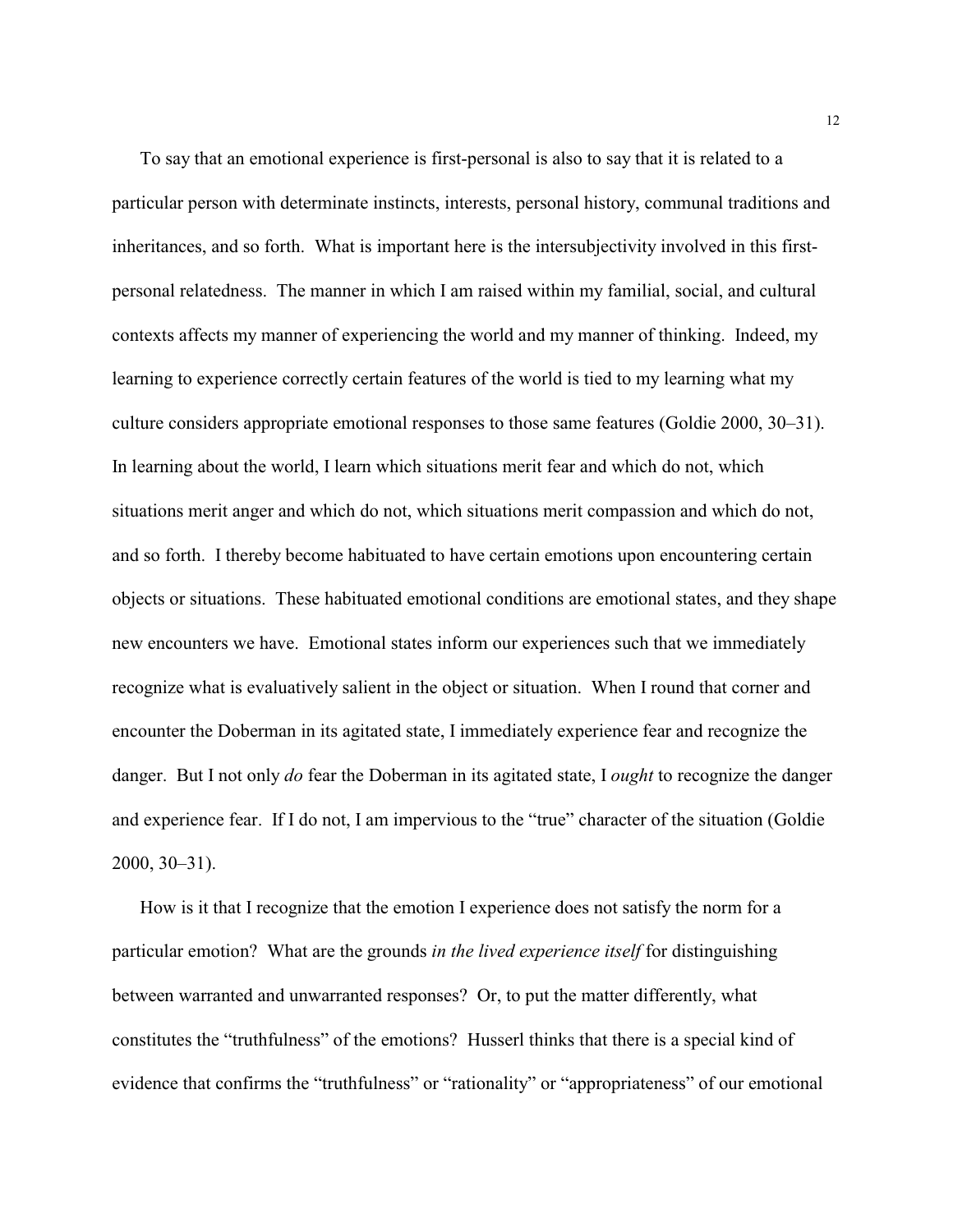experiences (Husserl [1952, 9] 1989, 10). However, we must distinguish two senses of "evidence." The first is the ordinary sense of a datum that counts for a belief and thus provides a reason for accepting that belief as true. The second, more fundamental sense is the intentional experience that takes something *as* such a datum. This means that evidential experiences are always paired with mere intendings, say, judging (without evidence) that *S* is *p*. The evidencing experience then directly grasps the fact that *S* is actually *p* and thereby confirms the judgment, or it directly grasps that *S* is *r*—a disconfirming experience. In the case of emotional experiences, the case is similar. An emotive evidence directly grasps that *S* is actually, say, dangerous or not; the direct experience confirms or disconfirms the apprehension of the affective property of the object.

Insofar as emotional experiences involve presentational and affective moments, we must in considering the "evidence" for the "truthtfulness," "rationality" or "appropriateness" of our emotional responses consider not only the presentational dimension but the affective. In confirming our emotional experiences, we evidentially encounter at the presentational level the veridicality of our grasp of the thing's non-axiological properties or the truth of the cognitions underlying the emotion and we evidentially experience at the affective level the appropriateness of our emotional grasp of the thing's affective properties.

This suggests that the feeling or emotional episode, along with the evaluative experience that it is, can go wrong in two ways. First, the underlying presentation can be false or unjustified. For example, I might discover that the person at whom I am angry for misleading me did not, in fact, mislead me. I might then, in a moment of reflection, feel remorse or shame for my original anger. The normative character of certain emotional responses is revealed in these critical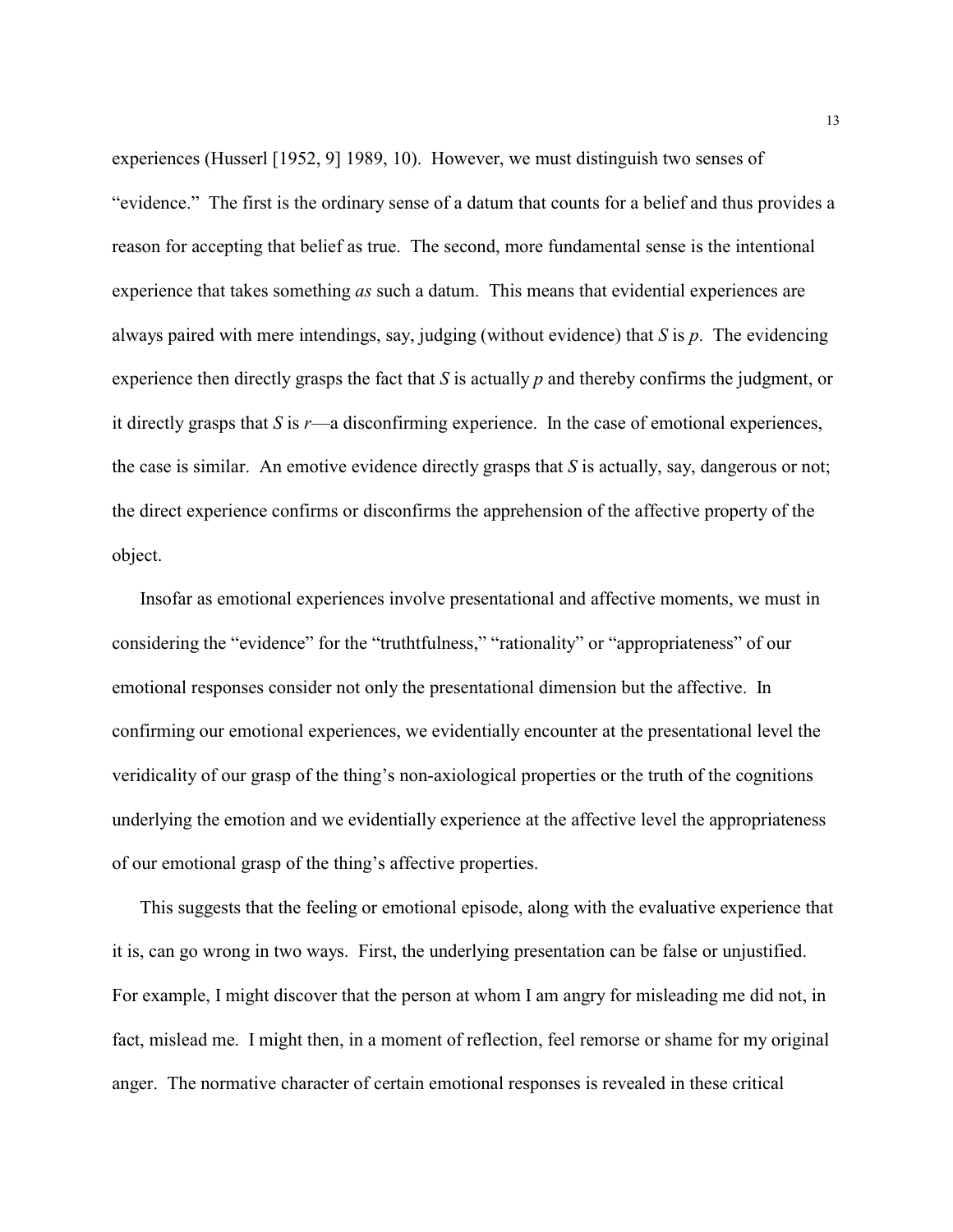reflections upon our emotional experiences and our intersubjective working out of what emotions are appropriate for what circumstances.<sup>4</sup>

There are also instances, however, when the underlying cognition is true and justified and the emotion is nevertheless unjustified and inappropriate. This inappropriate affective response will sometimes be corrected in a way that is similar to the correction of cognitive mistakes. The affective response might change over time as, for example, I learn better what constitutes rude behavior or when someone disagrees with my assessment of a thing or a situation. This introduces discordance into the stream of evaluative experience and motivates a critical reflection that appeals both to the particulars of the circumstances and to our intersubjective understanding of evaluative concepts and their relation to non-axiological properties.

In other cases, however, this kind of critical reflection might be both insufficient and beside the point. Someone might, for example, have an inordinate fear of heights and refuse to go out on an observation deck she knows to be safe. She truly and justifiably grasps the non-axiological features of the situation and knows it is most unlikely that she will fall, but she nevertheless fears to go out on the deck. This fear might, in one respect, be perfectly intelligible. She might have previously fallen from a height and suffered severe injuries. Nevertheless, she herself might in this case recognize that her fear is unjustified and inappropriate. She perfectly well understands the concept of danger and accurately sizes up the situation as safe but continues to experience fear. It is, therefore, neither the cognitive dimension nor reflection on one's feelings that accounts for the inappropriateness of her episodic emotion. It is the affective dimension itself, and she intuitively grasps this inappropriateness in a moment of pre-reflective self-awareness that has its own affective and evaluative moment. In fearing to go out on the observation deck, she is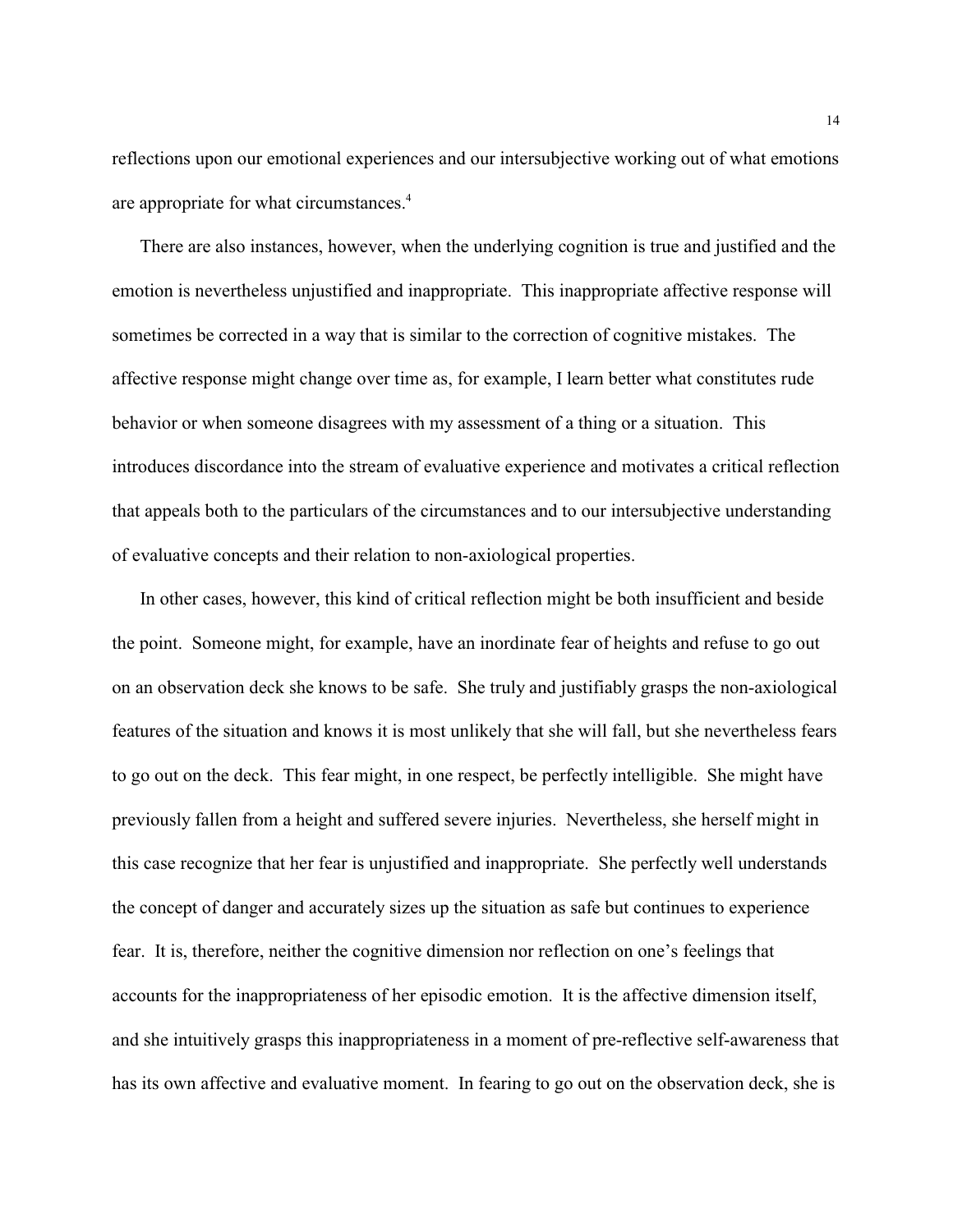pre-reflectively aware of herself as experiencing fear. In having and recognizing this emotional reaction, she is, say, embarrassed by her fear. Her embarrassment is a negative appraisal of that fear, and it highlights the fact that one aspect of her knowledge of the situation—that is, that the observation deck is safe—fails to justify her fear even as another aspect of her knowledge—that is, that the observation deck is high—motivates it. But in this case her intuitive, affective selfawareness discloses the underlying emotional episode as inappropriate.

If, therefore,

(1) *E* is an intentional feeling or episodic emotion whose base *p* is either a perceptual (or memorial or imaginative) or judgmental presentation of an object or situation *O* and its non-axiological properties *x*, *y*, and *z*,

and

(2) "justification" in this context means prima facie, non-inferential, and defeasible justification,

then,

- (3)  $E$  is appropriate to  $O$  and its non-axiological properties  $x$ ,  $y$ , and  $z$  if and only if
	- (a) *p* is a veridical or true presentation of *O* and of its properties *x*, *y*, and *z*, and
	- (b) *p* is justified, and
	- (c) *p* is a reason for *E*, and
	- (d) *F*, a (pre-reflectively or reflectively) self-assessing feeling or emotion (such as approbation or pride) positively appraises and justifies *E*, and
	- (e) no relation of justification mentioned is defeated.<sup>5</sup>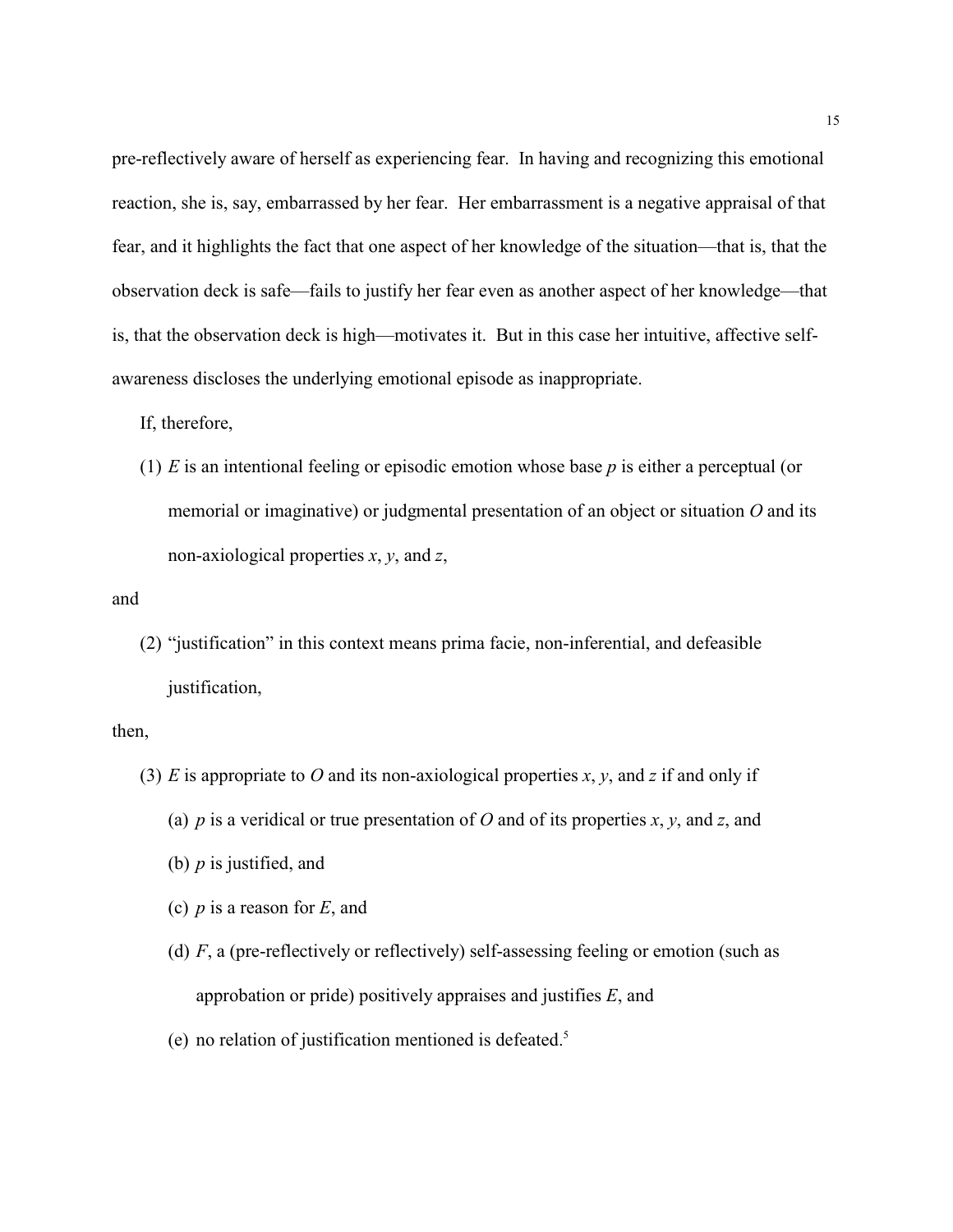Conditions (3a) and (3b) jointly address these truth of the underlying cognitive content, ensuring that p is both true and justified. To say that *p* or any cognitive content is justified means that it is directly presented to consciousness in a perception—a seeing of *O* as *x*—or a categorial modification of perception—a seeing that *O* is *x*. Conditions (3c) and (3d) jointly address the correctness of the affective response. Condition (3c) involves our understanding of evaluative concepts and their basis in non-axiological properties, and condition (3d) brings into play the self-assessing emotions that justify the affective dimension of the object-directed feeling or emotional episode. To have a self-responsible evaluative experience, a self-responsible and appropriate emotion, is to have this structure of justification.

In summary, we can identify three points where reason—understood in the broad, Husserlian sense as the achievement of evidencing experiences—enters our experience of the emotions. Reason enters, first, in confirming the presentational content of the emotional experience; we evidentially experience the veridicality of the presentations or beliefs underlying the affective response. Reason enters, second, in our evidentially experiencing the fitness of the emotional condition experienced to the underlying descriptive properties. This experience of fitness is, as we have seen, related to the context in which we experience the value and to the education of the emotions handed down to us by the traditions in which we were raised. Reason enters for a third time in our evidentially experiencing our own emotional condition in a feeling of approbation or disapprobation.

I have suggested earlier that the emotions disclose not only the axiological sense and valueattributes of things and situations but also something about ourselves. Our emotive apprehension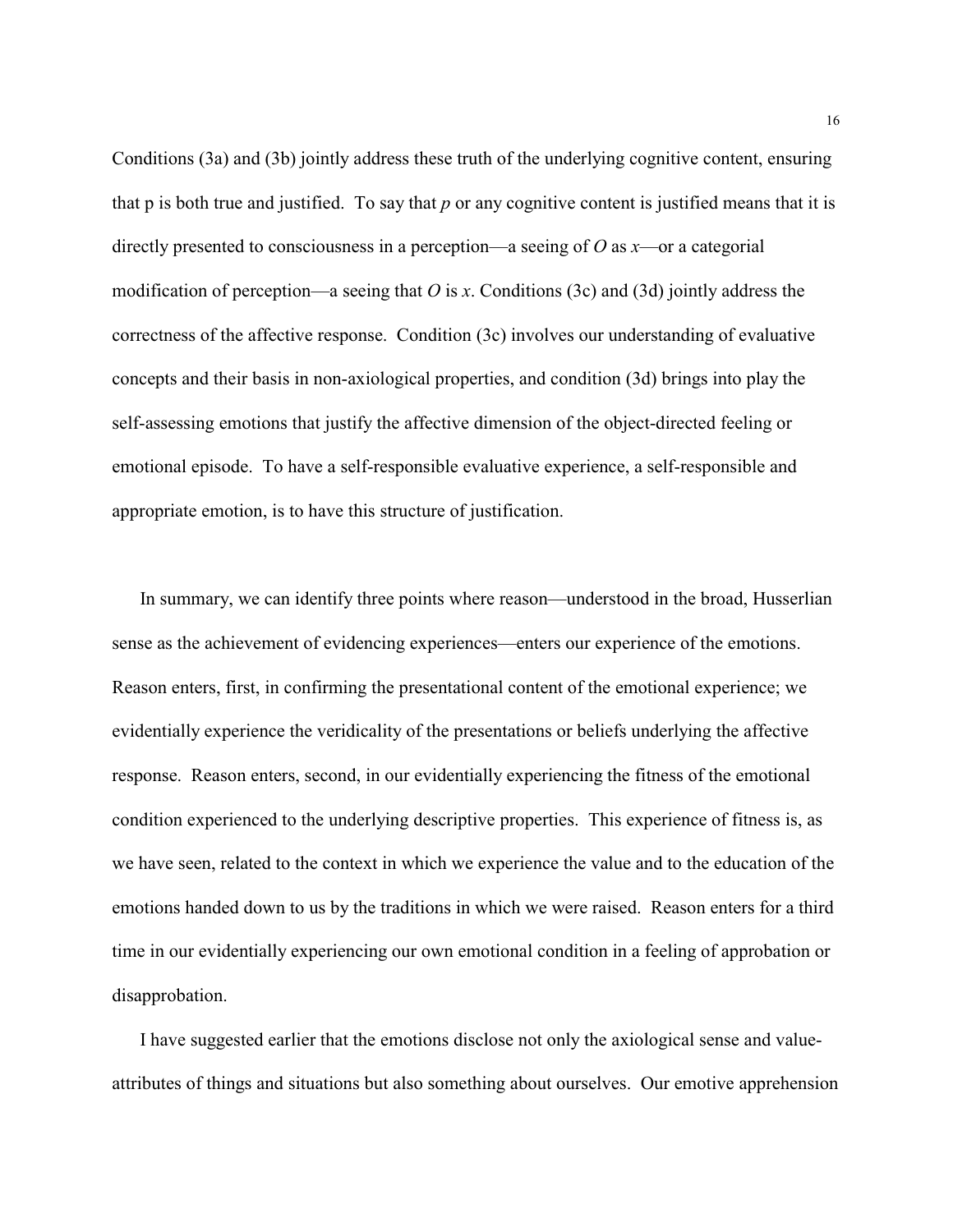of things and situations involves a pre-reflective self-awareness in which the subject is aware of its own emotional state and of its appropriateness or justification. Error, as we have discussed, can arise in the object-directedness of the emotion either because the underlying cognitive presentation is false or because the feeling or emotion is inappropriate. However, precisely because we are pre-reflectively self-aware, we are also susceptible to (and, in some cases, prone to) self-deception. This self-deception can again take two forms (Roberts 2003, 317). First, I can be mistaken about the object of the emotion. For example, I might feel angry at my son for wrecking our car, but I am really angry at my wife for letting him use the car. Second, I might be mistaken about the emotion I am feeling. I might, for example, feel compassion for a terminally ill colleague, when I am actually relieved that my job will be less in danger. These kinds of selfdeceptive errors, however, are the topic of another paper.

#### **NOTES**

1. This unpublished text is difficult to date. Ullrich Melle of the Husserl-Archief in Leuven guesses, based on the content of the manuscript and the context of the folio in which it is found, that it is from the early 1920s, but perhaps, given a brief note written on the back of the page, as early as 1918. But no certainty as to the date is possible. I thank Professor Melle for his assistance in attempting to date the manuscript and for permission to quote the manuscript.

2. Although more complicated cases wherein the feeling or emotion is rooted in another axiological property are also possible, these in turn will point back to simpler apprehensions of an object's or situation's non-axiological properties.

3. For Husserl, a presentation can be a complete experience—a perception or a judgment—that presents the object in a determinate manner, that is, with a particular set of descriptive properties. Husserl calls such experiences "objectifying acts" (Husserl 1984, 500–501 [1970, 639]). But the term "presentation" can also refer more narrowly to the content or "matter" of an experience that accounts for the object being presented in a determinate manner by that experience (Husserl 1984, 474–76, 514 [1970, 620–21, 648]). The significance of this narrower sense of "presentation" is that experiences that are not themselves objectifying acts must be founded not on another act, but on a matter—a presentational or descriptive content—of the sort that belongs to an objectifying act. Put another way, then, the foundational claim states that any act founded on a presentation comprises a matter identical to that of the objectifying intention that presents the merely descriptive features of the object in just that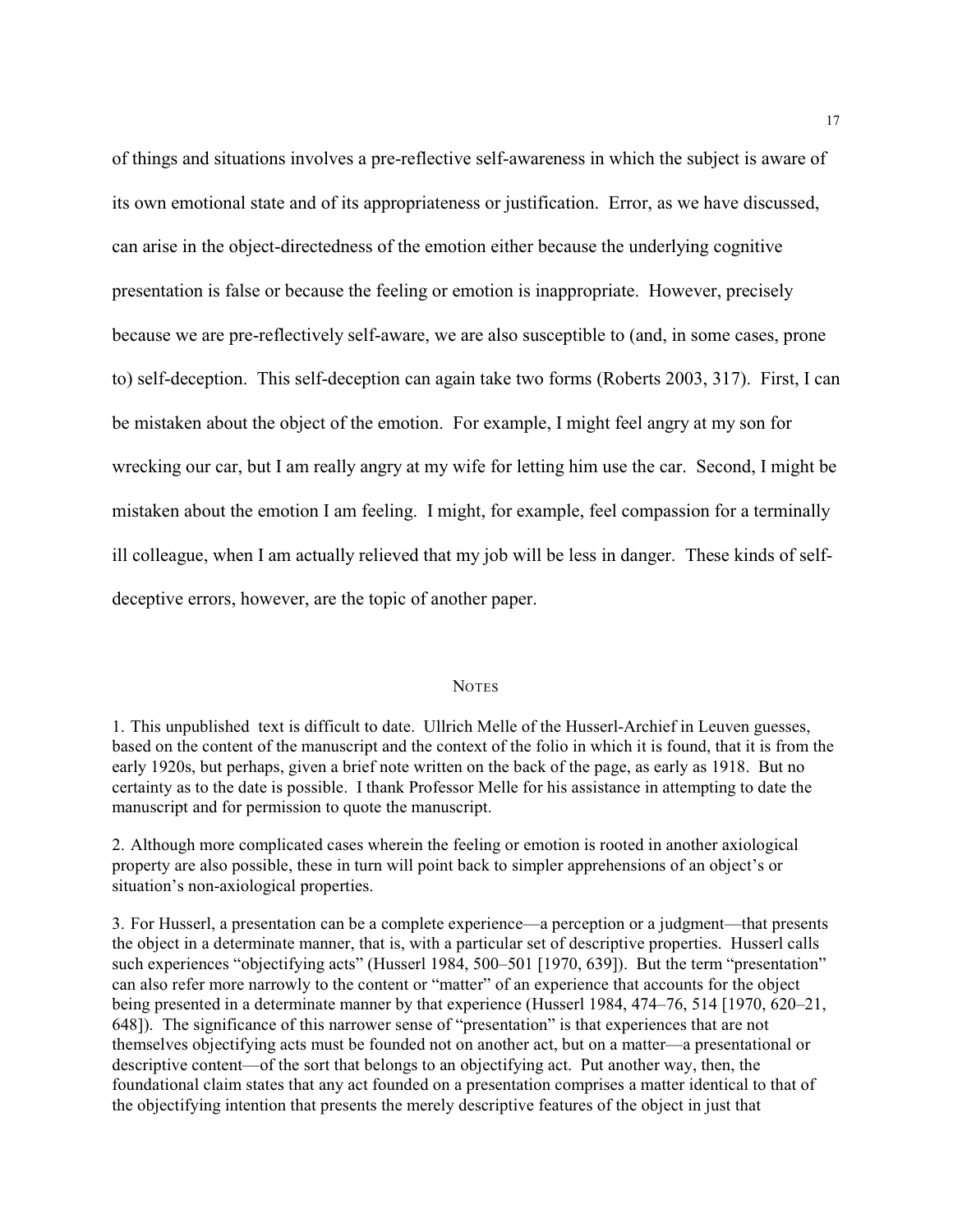determinate manner present in the founded act as well. Since in Husserl's later, explicitly transcendental philosophy, the "matter" of a presentation becomes the "sense" belonging to the intentional correlate of the experience (Husserl 1976, 298 [1983, 310]), we can state the claim as it appears in the main text.

4. I have elsewhere suggested, but did not develop, this idea of axiological intuitions as complex experiences involving both cognitive and emotional legitimation and as confirming value-judgments in the moral sphere; cf. Drummond 2002a, 40; an earlier statement of the idea can be found in Drummond 2002b, 184–86.

5. This modifies a position taken by Mulligan (1998).

### **REFERENCES**

- Alston, William. P. 1967. Emotion and feeling. In *The encyclopedia of philosophy*, 2:479–86. New York: Macmillan.
- Davidson, Donald. 1976. Hume's cognitive theory of pride. In *Essays on Actions and Events*, 277–90. Oxford: Oxford University Press.

Drummond, John J. 2002a. Aristotelianism and phenomenology. In *Phenomenological Approaches to Moral Philosophy*, 15–45. Ed. J. Drummond and L. Embree. Dordrecht: Kluwer.

———. 2002b. Complicating the emotions (in Spanish translation by M. Oyata). *Areté: Revista de Filosofía* 14: 175–89.

———. 2003. Pure logical grammar: anticipatory categoriality and articulated categoriality. *International Journal of Philosophical Studies* 11: 125–39.

———. 2004. 'Cognitive impenetrability' and the complex intentionality of the emotions. *Journal of Consciousness Studies* 11, No. 10–11: 109–26. Reprinted in *Hidden Resources: Classical Perspectives on Subjectivity*. Ed. Dan Zahavi. Exeter, UK: Imprint Academic, 109–26.

———. 2006. The case(s) of (self-)awareness. In *Self-Representational Approaches to Consciousness*.

Ed. Uriah Kriegel and Kenneth Williford, 199–220. Cambridge, Mass.: The MIT Press.

- ———. 2008. The transcendental and the psychological. *Husserl Studies* 24: 193–204.
- Foot, Philippa. [1958]. Moral arguments. *Mind* 67. Reprinted in Foot [1978] 2002, 96–109.
- ———. [1958–59]. Moral beliefs. *The Aristotelian Society Supplementary Volume 59.* Reprinted in Foot [1978] 2002, 110–31.
	- ———. [1961]. Goodness and choice. *The Aristotelian Society Supplementary Volume 61*. Reprinted in Foot [1978] 2002, 132–47.
- ———. [1978] 2002. Virtues and Vices and Other Essays in Moral Philosophy. Oxford: Clarendon Press.

Glendinning, Simon. 2007. *In the Name of Phenomenology*. New York: Routledge.

- Goldie, Peter. 2000. *The Emotions: A Philosophical Exploration*. Oxford: Clarendon Press.
- ———. 2002. Emotions, feelings, and intentionality. *Phenomenology and the Cognitive Sciences* 1: 235–254.
- Husserl, Edmund. 1952. *Ideen zu einer reinen Phänomenologie und phänomenologische Philosophie, zweites Buch: Phänomenologische Untersuchungen zur Konstitution*. Ed. M. Biemel. The Hague: Martinus Nijhoff.
- ———. 1970. *Logical Investigations*. Trans. J. N. Findlay. London: Routledge and Kegan Paul. ———. 1973. *Zur Phänomenologie der Intersubjektivität, Texte aus dem Nachlass. Dritter Teil:*
	- *1929–1935*. Ed. Iso Kern. The Hague: Martinus Nijhoff.